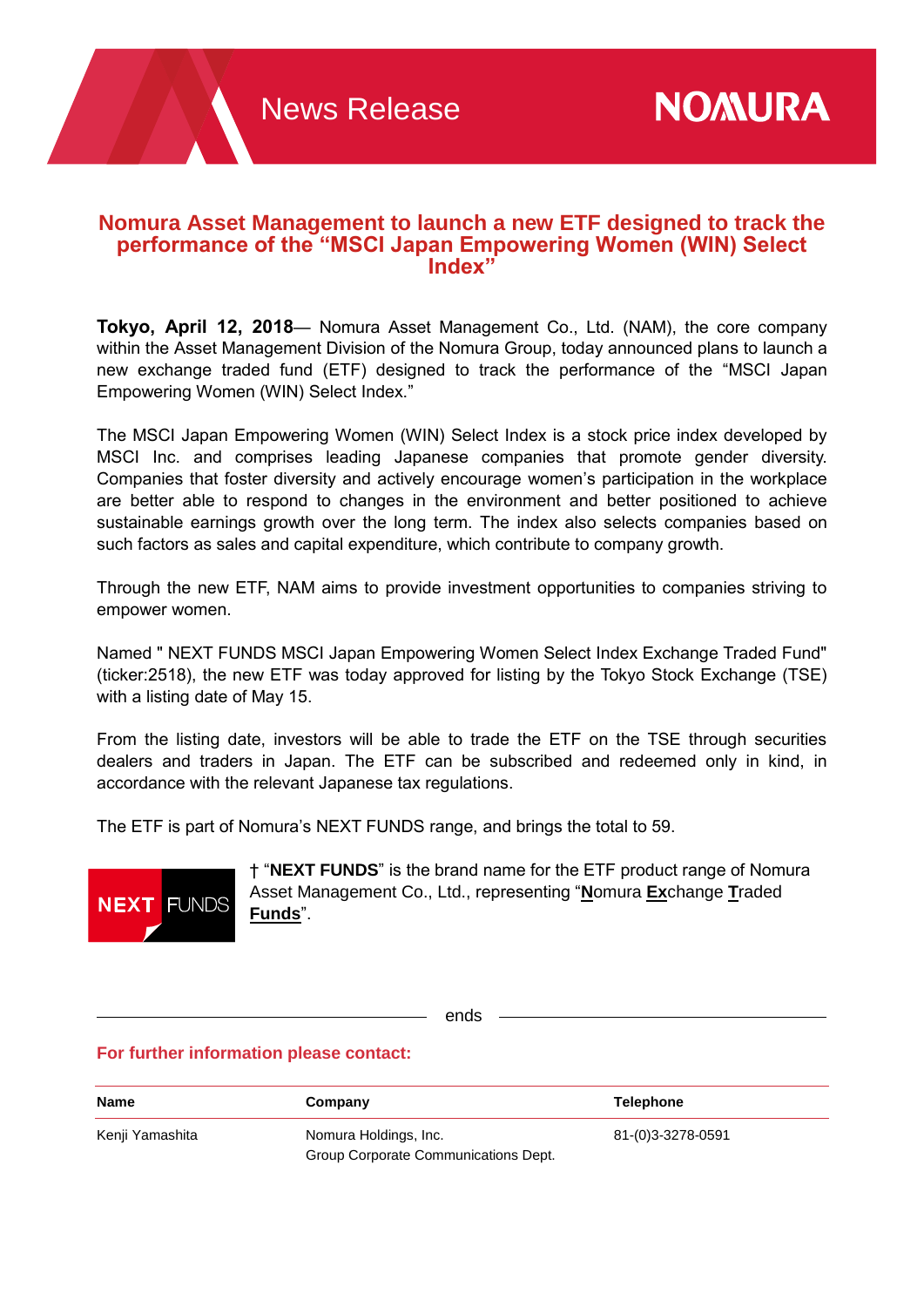#### Nomura

Nomura is an Asia-headquartered financial services group with an integrated global network spanning over 30 countries. By connecting markets East & West, Nomura services the needs of individuals, institutions, corporates and governments through its four business divisions: Retail, Asset Management, Wholesale (Global Markets and Investment Banking), and Merchant Banking. Founded in 1925, the firm is built on a tradition of disciplined entrepreneurship, serving clients with creative solutions and considered thought leadership. For further information about Nomura, visit [www.nomura.com](http://www.nomura.com/)

### **Disclaimer of " MSCI Japan Empowering Women (WIN) Select Index "**

The funds or securities referred to herein are not sponsored, endorsed, or promoted by MSCI, and MSCI bears no liability with respect to any such funds or securities or any index on which such funds or securities are based. The Prospectus that is scheduled to be published on May 14, 2018 will contain a more detailed description of the limited relationship MSCI has with NOMURA ASSET MANAGEMENT CO., LTD and any related funds.

### **Disclaimer of Nomura Asset Management**

The contents of this material are based on an English translation of a Japanese announcement made on April 12, 2018 by Nomura Asset Management Co., Ltd. Whilst every effort has been made to translate the Japanese document into English, the accuracy and correctness of this translation are not guaranteed, therefore please refer to the original Japanese document.

Please note that the information contained in this document is for reference purposes only and does not constitute an offer to sell or the solicitation of an offer to buy securities by Nomura Asset Management Co., Ltd. to any person in Japan and does not constitute a distribution, an offer to sell or the solicitation of an offer to buy any securities or provide any services in any jurisdiction in which such distribution or offer is not authorized.

Furthermore, none of the shares of the Fund have been or will be registered under the United States Securities Act of 1933, as amended ("1933 Act"), or under the securities laws of any state or political subdivision of the United States of America or any of its territories, possessions or other areas subject to its jurisdiction including the Commonwealth of Puerto Rico (the "United States"). The Fund has not been and will not be registered under the United States Investment Company Act of 1940, as amended, nor under any other US federal laws.

Accordingly, the information in this document is not made or directed to any person in the United States and under no circumstance shall the provision of the information on this document be deemed to constitute an offer of securities or an offer to provide any services to any person in the United States or to any U.S. Person as the term is defined under 1933 Act.

Furthermore, the information in this document is not made or directed to any person in the United Kingdom and under no circumstances shall the provision of the information in this document be deemed to constitute an offer of securities or an offer to provide any services to any person in the United Kingdom.

### **Disclosures required in Japan**

Registered Company Name: Nomura Asset Management Co., Ltd.

Registration Number: Director of the Kanto Local Financial Bureau (Financial instruments firms) No. 373 Member Associations: The Investment Trusts Association, Japan; Japan Securities Investment Advisers Association; Type II Financial Instruments Firms Association

This document is issued for reference purposes to explain the outline of "NEXT FUNDS MSCI Japan Empowering Women Select Index Exchange Traded Fund" ("Fund") and does not constitute disclosure